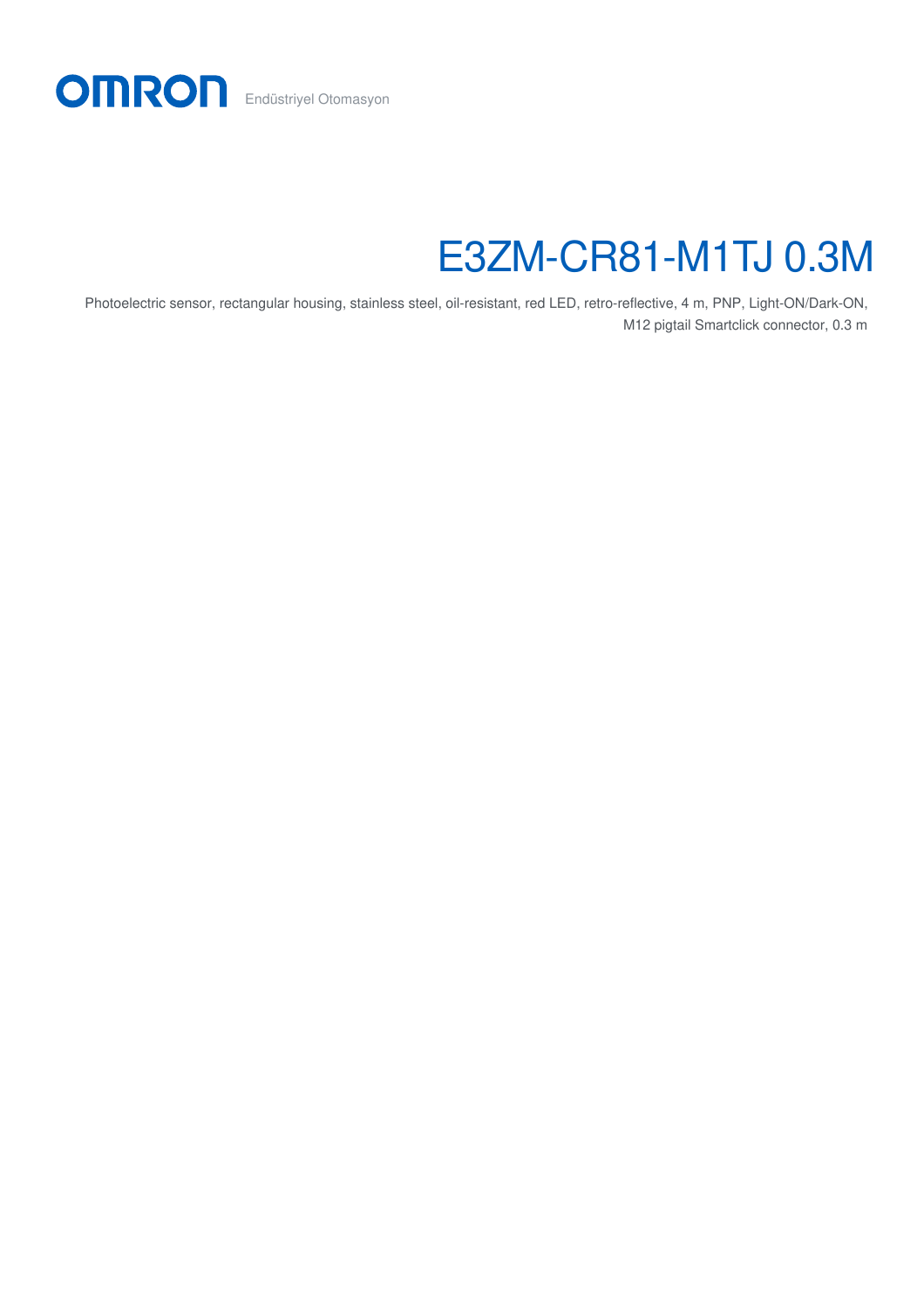## Teknik Özellikler

| <b>Shape</b>              | Cuboid                           |
|---------------------------|----------------------------------|
| <b>Sensing method</b>     | Retro-reflective                 |
| <b>Sensing distance</b>   | 4000 mm                          |
| Sensing distance (min.)   | 100 mm                           |
| <b>Setting method</b>     | Manual adjustment                |
| <b>Connection method</b>  | M12 pigtail Smartclick connector |
| <b>Cable length</b>       | 0.3 <sub>m</sub>                 |
| <b>Output type</b>        | <b>PNP</b>                       |
| <b>Operation mode</b>     | Dark-ON, Light-ON                |
| <b>Response time</b>      | 1 <sub>ms</sub>                  |
| <b>Material housing</b>   | Stainless steel                  |
| <b>Thread size</b>        | Other                            |
| Width                     | 10.8 mm                          |
| Height                    | 32 mm                            |
| Depth                     | 21 mm                            |
| Type of light             | Polarity free red light          |
| Power supply voltage      | 10-30 V                          |
| <b>Features</b>           | Oil-resistant                    |
| Degree of protection (IP) | IP67/IP69K                       |

### Aksesuarlar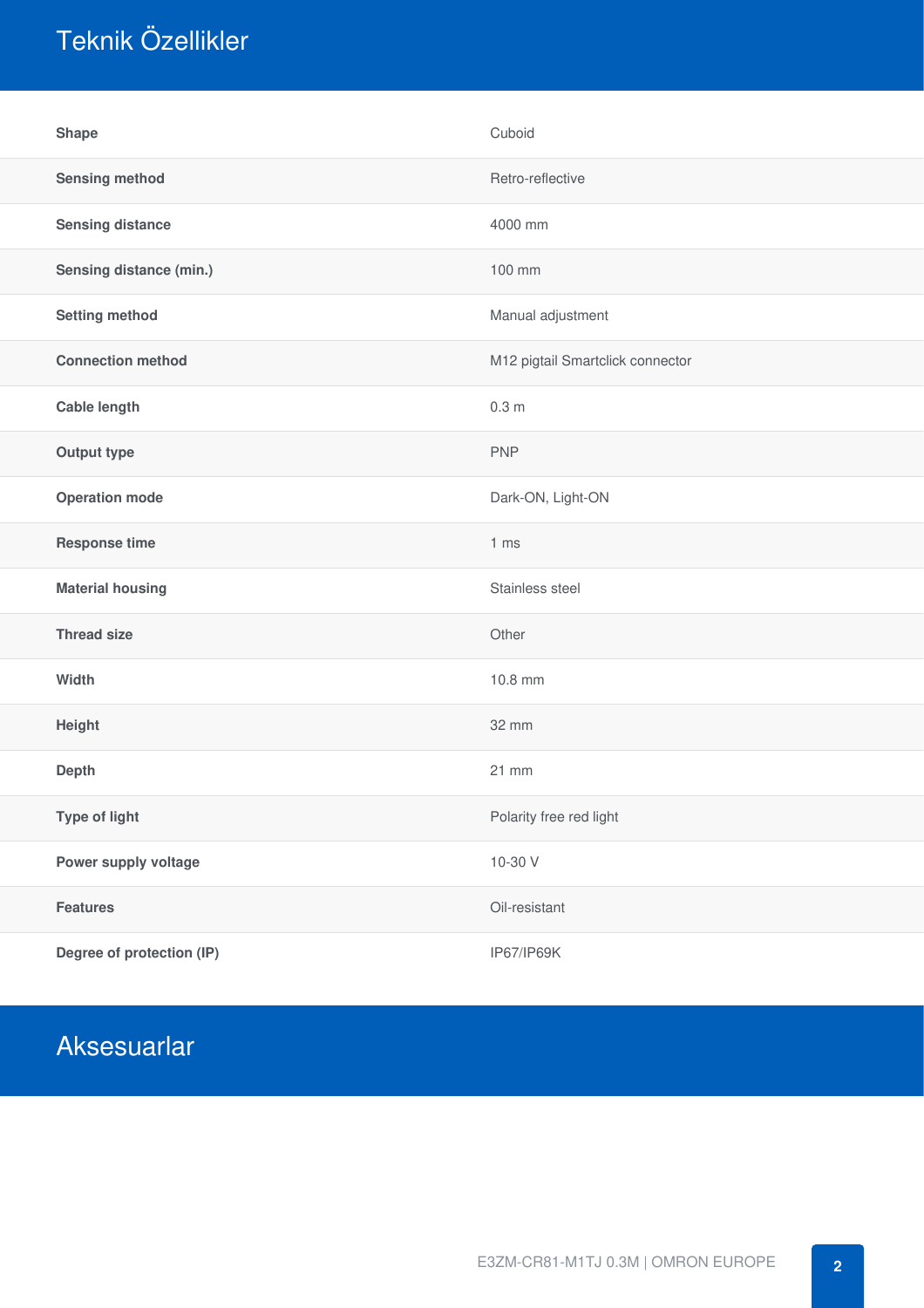| E39-L104 | Mounting bracket for E3Z sensor, standard, vertical mounting     |
|----------|------------------------------------------------------------------|
| E39-L142 | Mounting Bracket, protective side wall (for E3Z)                 |
| E39-L144 | Sensor mounting Bracket, Protective bracket for E3Z pre-wired    |
| E39-L150 | Sensor mounting Bracket for E3Z, 100mm high post                 |
| E39-L151 | Sensor mounting Bracket, for E3Z, 200mm high post                |
| E39-L153 | Mounting bracket for E3Z sensor, L shape, for prewired           |
| E39-L43  | Mounting bracket for E3Z sensor, side mounting                   |
| E39-L44  | Mounting bracket for E3Z sensor, rear mounting                   |
| E39-L98  | Protective metal cover for E3S-A/E3Z vertical sensor             |
| E39-R10  | Accessory photosensor, reflector, 52x62x8 mm, ABS & Acryllic     |
| E39-R1S  | Accessory photosensor, reflector, 40x60x7.5 mm, ABS & Acryllic   |
| E39-R2   | Accessory photosensor, reflector, 80.8x60x7.5 mm, ABS & Acryllic |
| E39-R3   | Accessory photosensor, reflector, 42x22mm                        |
| E39-R7   | Sensor reflector, round, 84mm dia                                |